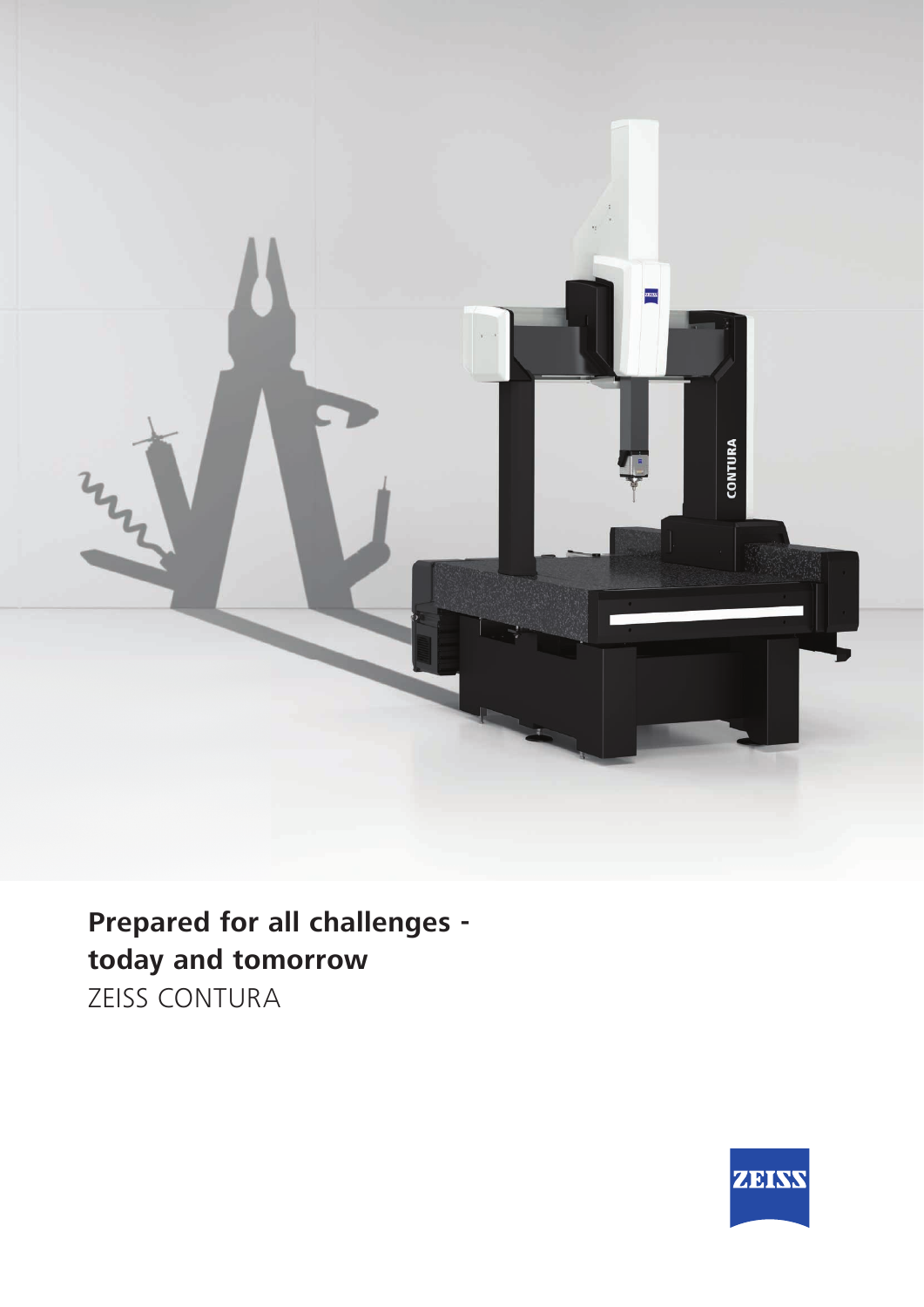

### **Ergonomic Future-proof Performance**



## **ZEISS CONTURA**

Key Characteristics





## **Versatility**

### **Option: Rotary Table Option: ProMax E**



Small measuring rooms require a measuring device to adapt with the available space. The optimized height and width of the CMM, but also by well thoughtout special features with regard to ergonomics, it is possible to work comfortably for the user.



ZEISS CONTURA combines the performance of tactile and optical measurement tasks on a single device: from 2D image sensors to chromatic white light sensors to triangulation lasers. With ZEISS CONTURA, the world of optical sensors is now available.

The new flexible rotary table can be installed in the measuring range as a surface-mounted variant when needed and can then be conveniently moved out of the measuring range again. This option enables measurements in four axes.

ZEISS CONTURA is also ready for Indus-



try 4.0. The ZEISS Smart Services range of digital services allows the performance of the device to be monitored while on the move in real time.



With the ProMax E option, ZEISS offers an automated probe changing magazine to guarantee the complete measuring volume during the changing process. It automatically moves into the measuring range and replaces the probe systems safely and accurately.

ZEISS CONTURA makes it possible to reduce the measuring time to a minimum while maintaining reliable accuracy. This is guaranteed by functions such as ZEISS VAST navigator or ZEISS VAST performance in conjunction with ZEISS VAST measuring heads.



ZEISS CONTURA stands for absolute versatility and flexibility. The new generation is equipped with the ZEISS multi application sensor system (mass) technology, which makes it possible to exchange different sensor technologies quickly and easily.

With ZEISS CONTURA, you are already prepared today for the measurement tasks of tomorrow, as you can easily adapt to changing customer requirements.